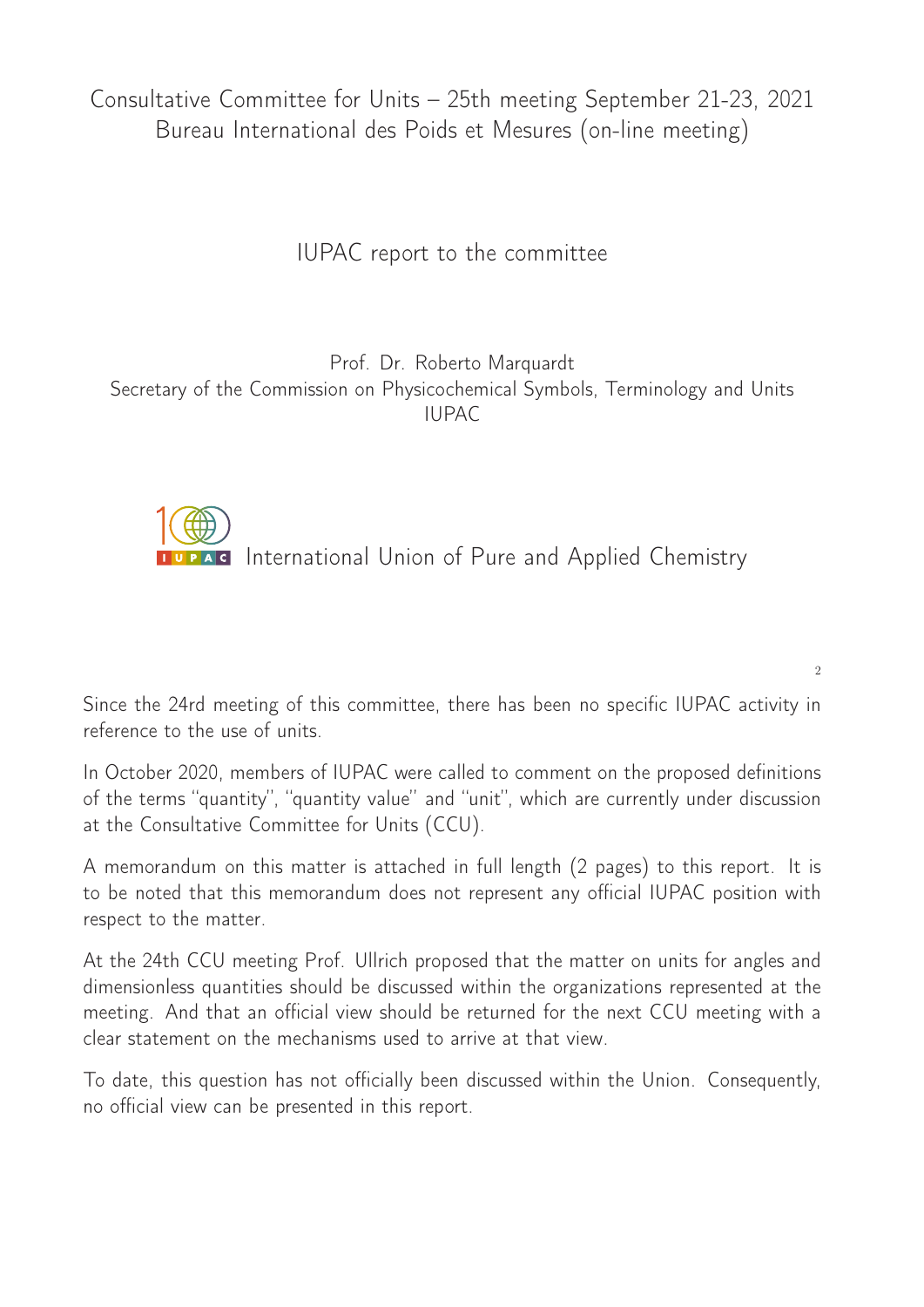Appendix to the report from IUPAC presented at the 25th meeting of CCU

| MEMORANDUM |                                                                            |
|------------|----------------------------------------------------------------------------|
| TO:        | Juris Meija, Member, ICTNS, IUPAC                                          |
| SUBJECT:   | <b>Core Metrological Terms (WG-CMT Version)</b>                            |
| FROM:      | Antonio Possolo, IUPAC Member (II.1), CIAAW                                |
|            | - NIST Fellow, Chief Statistician for NIST                                 |
| DATE:      | August 17th, 2021                                                          |
|            |                                                                            |
|            | In their meeting on June 25th, 2021, the majority of the CCU Working Group |

on Core Metrological Terms agreed to define *quantity* as a *property of a phenomenon, body or substance that can be compared*

*by ratio or by order to others of the same kind.*

The proposed definition

- Implies that ordinal properties are quantitative;
- Leaves in limbo quantitative properties for which differences are meaningful but ratios are not;
- Provides no guidance for how to categorize properties that may be quantitative from one viewpoint, and ordinal from another.

Both the United States and the Russian Federation use academic grading systems to measure students' performance in elementary and secondary schools that comprise five levels: in the U.S. these levels are labeled A, B, C, D, and F (in decreasing order of performance), while in Russia they are labeled with the numbers 5 (Excellent), 4 (Good), 3 (Satisfactory), 2 (Unsatisfactory), and 1 (Very Poor).

For neither system are ratios or differences meaningful. In the Russian system, neither does 4 signify performance that is two times better than 2, nor is the difference in performance between levels 5 and 3 the same as the difference in performance between levels 3 and 1.

In the U.S. system, letter grades are often "converted" into numerical scores using simple, *ad hoc* rules that vary between schools. These conversions serve to compute "equivalent" Grade Point Averages (GPAs), and also enable comparing the dispersion of grades among different groups of students in the same school: for example, to determine whether the dispersion of grades in English among fifth graders is greater or smaller than the dispersion of their grades in mathematics.